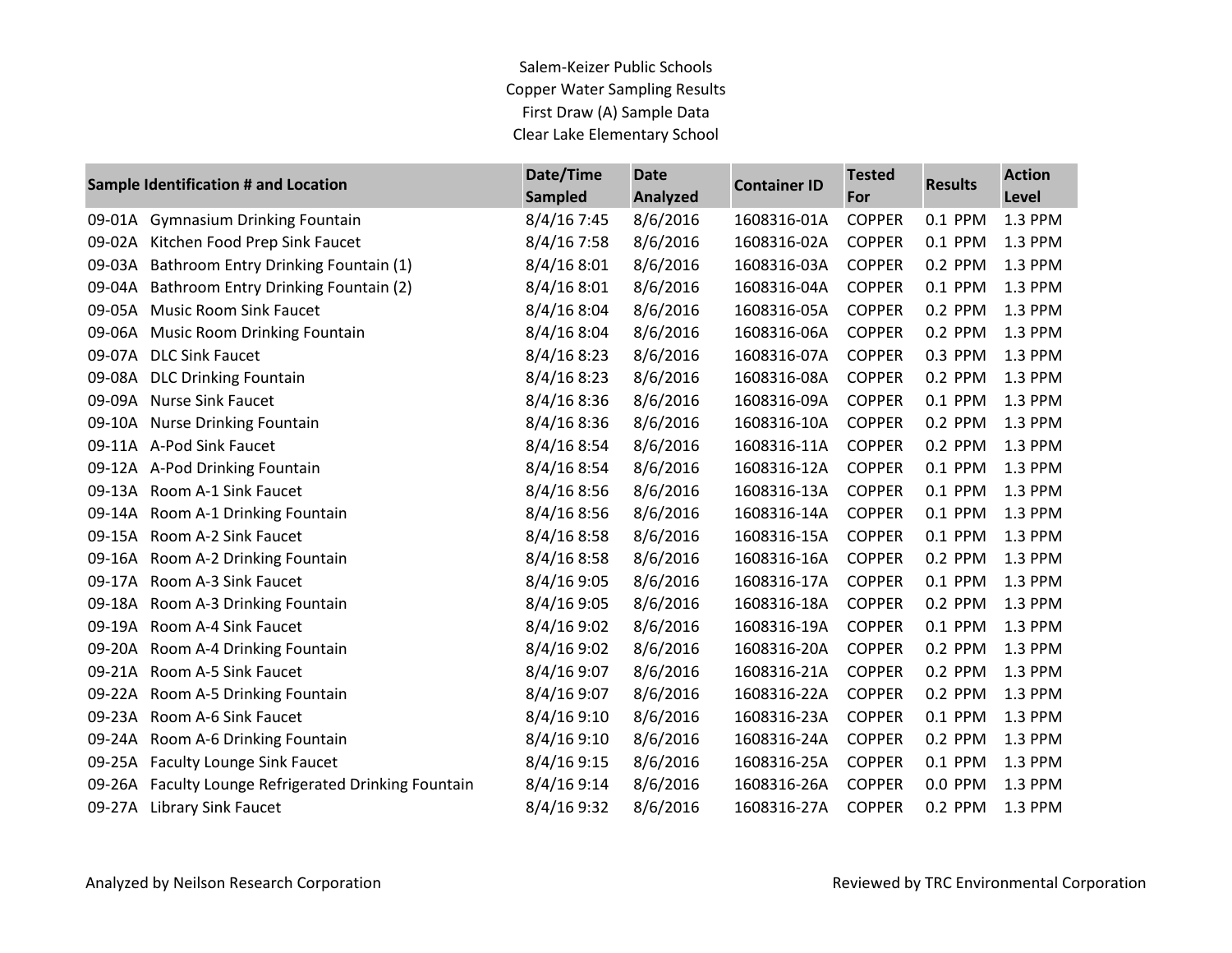Salem-Keizer Public Schools Copper Water Sampling Results First Draw (A) Sample Data Clear Lake Elementary School

| Sample Identification # and Location |                                         | Date/Time      | <b>Date</b>     | <b>Container ID</b> | <b>Tested</b><br>For | <b>Results</b> | <b>Action</b> |
|--------------------------------------|-----------------------------------------|----------------|-----------------|---------------------|----------------------|----------------|---------------|
|                                      |                                         | <b>Sampled</b> | <b>Analyzed</b> |                     |                      |                | Level         |
| 09-28A                               | Library Drinking Fountain               | 8/4/16 9:32    | 8/6/2016        | 1608316-28A         | <b>COPPER</b>        | 0.1 PPM        | 1.3 PPM       |
|                                      | 09-29A B-Pod Sink Faucet                | 8/4/16 9:49    | 8/6/2016        | 1608316-29A         | <b>COPPER</b>        | 0.1 PPM        | 1.3 PPM       |
|                                      | 09-30A B-Pod Drinking Fountain          | 8/4/16 9:49    | 8/6/2016        | 1608316-30A         | <b>COPPER</b>        | 0.1 PPM        | 1.3 PPM       |
| 09-31A                               | Room B-6 Sink Faucet                    | 8/4/169:50     | 8/6/2016        | 1608316-31A         | <b>COPPER</b>        | 0.1 PPM        | 1.3 PPM       |
|                                      | 09-32A Room B-6 Drinking Fountain       | 8/4/16 9:50    | 8/6/2016        | 1608316-32A         | <b>COPPER</b>        | 0.1 PPM        | 1.3 PPM       |
| 09-33A                               | Room B-5 Sink Faucet                    | 8/4/16 9:51    | 8/6/2016        | 1608316-33A         | <b>COPPER</b>        | 0.1 PPM        | 1.3 PPM       |
| 09-34A                               | Room B-5 Drinking Fountain              | 8/4/16 9:51    | 8/6/2016        | 1608316-34A         | <b>COPPER</b>        | 0.2 PPM        | 1.3 PPM       |
|                                      | 09-35A Room B-4 Sink Faucet             | 8/4/16 9:57    | 8/6/2016        | 1608316-35A         | <b>COPPER</b>        | 0.2 PPM        | 1.3 PPM       |
|                                      | 09-36A Room B-4 Drinking Fountain       | 8/4/16 9:57    | 8/6/2016        | 1608316-36A         | <b>COPPER</b>        | 0.1 PPM        | 1.3 PPM       |
|                                      | 09-37A Room B-3 Sink Faucet             | 8/4/16 9:59    | 8/6/2016        | 1608316-37A         | <b>COPPER</b>        | 0.1 PPM        | 1.3 PPM       |
|                                      | 09-38A Room B-3 Drinking Fountain       | 8/4/16 9:59    | 8/6/2016        | 1608316-38A         | <b>COPPER</b>        | 0.2 PPM        | 1.3 PPM       |
| 09-39A                               | Room B-2 Sink Faucet                    | 8/4/16 10:01   | 8/6/2016        | 1608316-39A         | <b>COPPER</b>        | 0.2 PPM        | 1.3 PPM       |
| 09-40A                               | Room B-2 Drinking Fountain              | 8/4/16 10:01   | 8/6/2016        | 1608316-40A         | <b>COPPER</b>        | 0.1 PPM        | 1.3 PPM       |
| 09-41A                               | Room B-1 Sink Faucet                    | 8/4/16 10:03   | 8/6/2016        | 1608316-41A         | <b>COPPER</b>        | 0.1 PPM        | 1.3 PPM       |
|                                      | 09-42A Room B-1 Drinking Fountain       | 8/4/16 10:03   | 8/6/2016        | 1608316-42A         | <b>COPPER</b>        | 0.2 PPM        | 1.3 PPM       |
|                                      | 09-43A Bathroom Entry Drinking Fountain | 8/4/16 10:09   | 8/6/2016        | 1608316-43A         | <b>COPPER</b>        | 0.2 PPM        | 1.3 PPM       |
|                                      | 09-44A C-Pod Sink Faucet                | 8/4/16 10:27   | 8/6/2016        | 1608316-44A         | <b>COPPER</b>        | 0.2 PPM        | 1.3 PPM       |
|                                      | 09-45A C-Pod Drinking Fountain          | 8/4/16 10:27   | 8/6/2016        | 1608316-45A         | <b>COPPER</b>        | 0.2 PPM        | 1.3 PPM       |
|                                      | 09-46A Room C-6 Sink Faucet             | 8/4/16 10:29   | 8/6/2016        | 1608316-46A         | <b>COPPER</b>        | 0.2 PPM        | 1.3 PPM       |
| 09-47A                               | Room C-6 Drinking Fountain              | 8/4/16 10:29   | 8/6/2016        | 1608316-47A         | <b>COPPER</b>        | 0.2 PPM        | 1.3 PPM       |
| 09-48A                               | Room C-5 Sink Faucet                    | 8/4/16 10:31   | 8/6/2016        | 1608316-48A         | <b>COPPER</b>        | 0.1 PPM        | 1.3 PPM       |
| 09-49A                               | Room C-5 Drinking Fountain              | 8/4/16 10:31   | 8/6/2016        | 1608316-49A         | <b>COPPER</b>        | 0.2 PPM        | 1.3 PPM       |
| 09-50A                               | Room C-4 Sink Faucet                    | 8/4/16 10:33   | 8/6/2016        | 1608316-50A         | <b>COPPER</b>        | 0.1 PPM        | 1.3 PPM       |
| 09-51A                               | Room C-4 Drinking Fountain              | 8/4/16 10:33   | 8/6/2016        | 1608316-51A         | <b>COPPER</b>        | 0.2 PPM        | 1.3 PPM       |
| 09-52A                               | Room C-3 Sink Faucet                    | 8/4/16 10:35   | 8/6/2016        | 1608316-52A         | <b>COPPER</b>        | 0.2 PPM        | 1.3 PPM       |
|                                      | 09-53A Room C-3 Drinking Fountain       | 8/4/16 10:35   | 8/6/2016        | 1608316-53A         | <b>COPPER</b>        | 0.2 PPM        | 1.3 PPM       |
|                                      | 09-54A Room C-2 Sink Faucet             | 8/4/16 10:37   | 8/6/2016        | 1608316-54A         | <b>COPPER</b>        | 0.1 PPM        | 1.3 PPM       |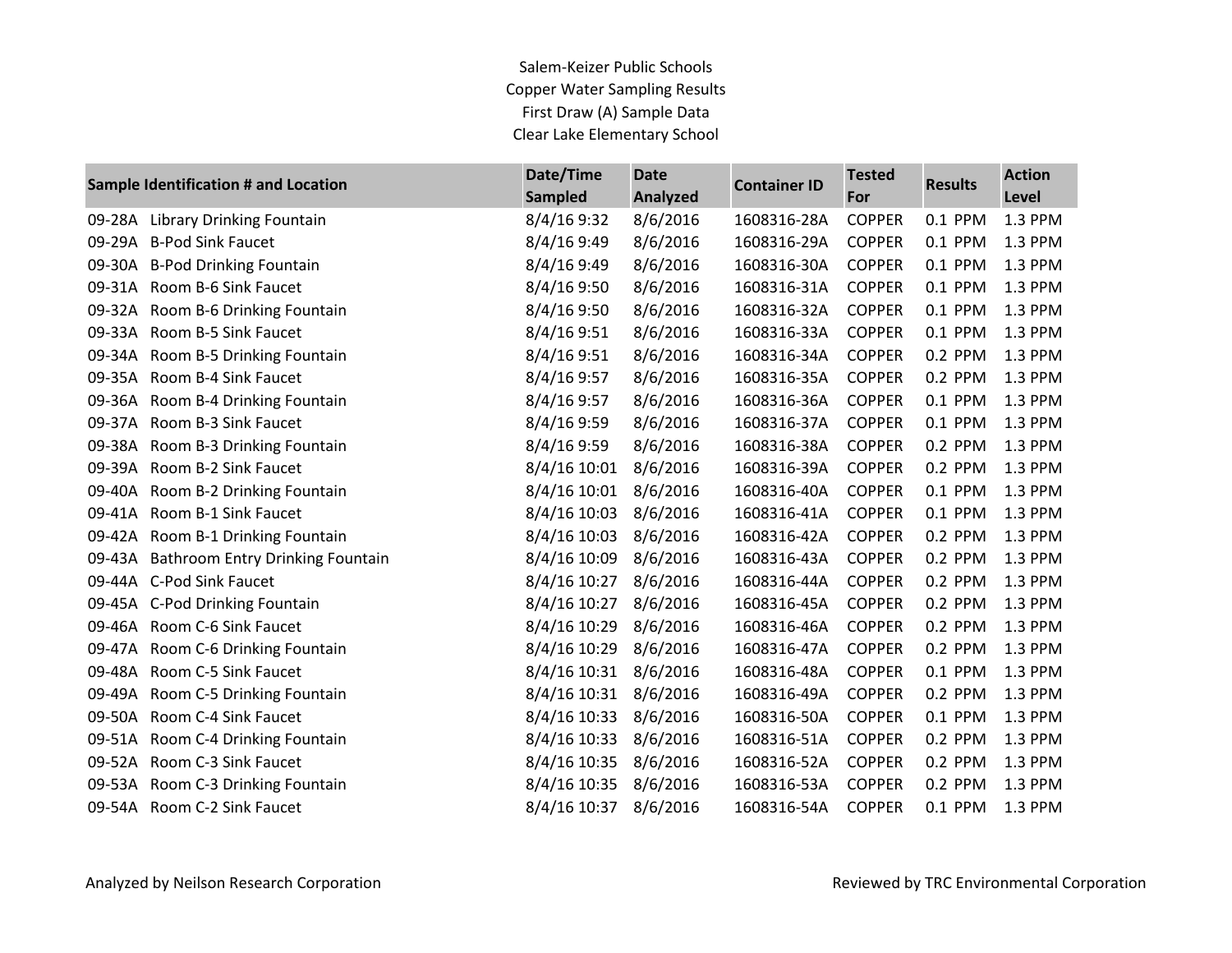Salem-Keizer Public Schools Copper Water Sampling Results First Draw (A) Sample Data Clear Lake Elementary School

| <b>Sample Identification # and Location</b> |                                        | Date/Time<br><b>Sampled</b> | <b>Date</b><br>Analyzed | <b>Container ID</b>                | <b>Tested</b><br>For   | <b>Results</b> | <b>Action</b><br>Level |
|---------------------------------------------|----------------------------------------|-----------------------------|-------------------------|------------------------------------|------------------------|----------------|------------------------|
|                                             | 09-55A Room C-2 Drinking Fountain      | 8/4/16 10:37                | 8/6/2016                | 1608316-55A                        | COPPER                 |                |                        |
|                                             | 09-56A Room C-1 Sink Faucet            | 8/4/16 10:40 8/6/2016       |                         | 1608316-56A COPPER 0.2 PPM 1.3 PPM |                        |                |                        |
|                                             | 09-57A Room C-1 Drinking Fountain      | 8/4/16 10:40 8/6/2016       |                         | 1608316-57A                        | COPPER 0.2 PPM 1.3 PPM |                |                        |
|                                             | 09-58A Kitchenette in Café Sink Faucet | 8/4/168:11                  | 8/6/2016                | 1608316-58A                        | COPPER 0.2 PPM 1.3 PPM |                |                        |

EPA Action Level for Copper in Schools is 1.3 PPM

SKPS Action Level for Copper is 1.3 PPM

**Highlighted samples are at or exceed the Salem-Keizer Public Schools (SKPS) Action Level**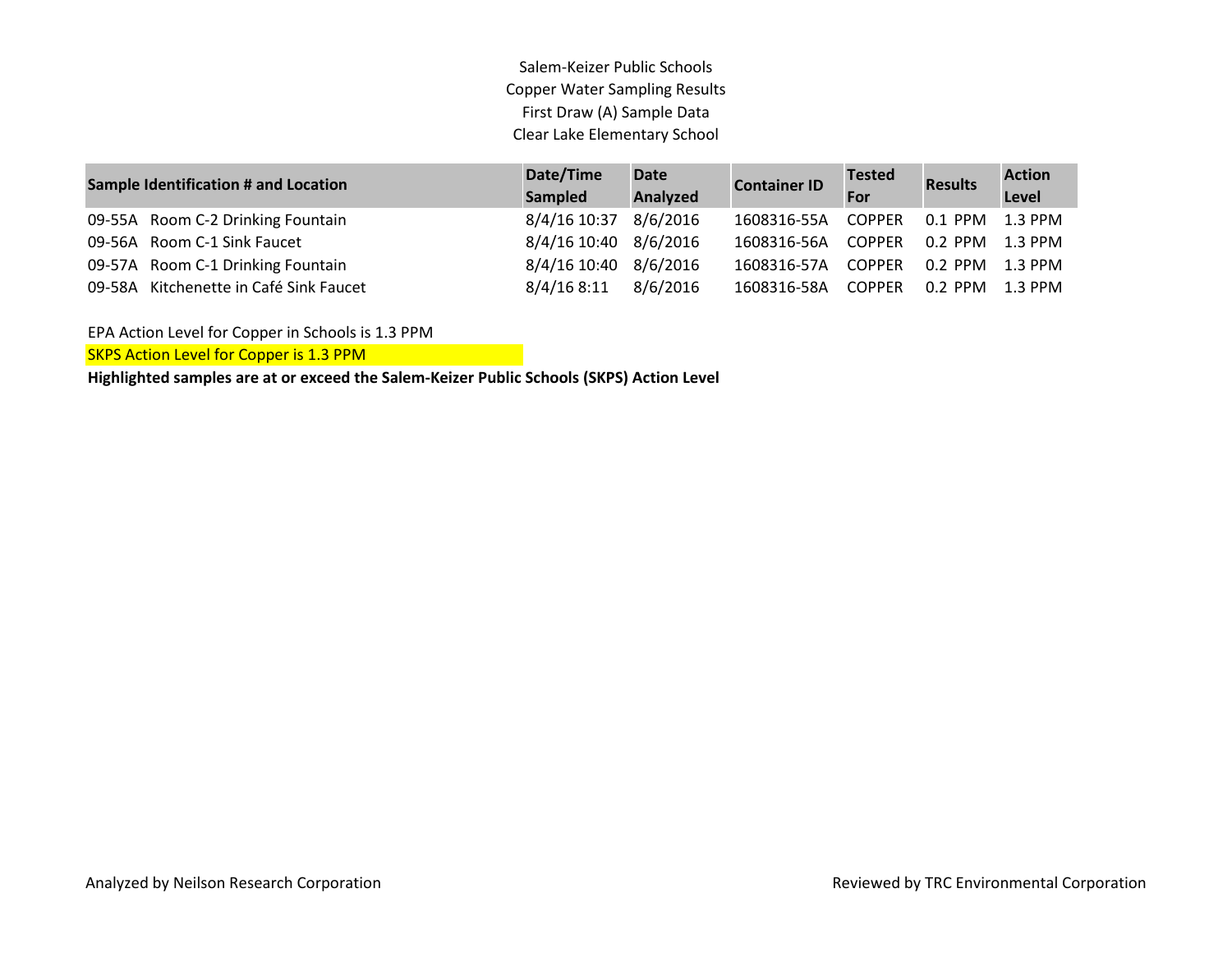## Salem-Keizer Public Schools Copper Water Sampling Results Flushed (B) Sample Data Clear Lake Elementary School

| <b>Sample Identification # and Location</b> | Date/Time<br><b>Sampled</b> | <b>Date</b><br><b>Analyzed</b> | <b>Container ID</b> | <b>Tested</b><br>For | <b>Results</b>       | <b>Action</b><br>Level |
|---------------------------------------------|-----------------------------|--------------------------------|---------------------|----------------------|----------------------|------------------------|
| 09-09B Nurse Sink Faucet                    | 8/4/16 8:37                 | 8/24/2016                      | 1608317-09A COPPER  |                      | $0.2$ PPM $1.3$ PPM  |                        |
| 09-15B Room A-2 Sink Faucet                 | 8/4/168:59                  | 8/24/2016                      | 1608317-15A         | COPPER               | $0.2$ PPM $-1.3$ PPM |                        |

EPA Action Level for Copper in Schools is 1.3 PPM

SKPS Action Level for Copper is 1.3 PPM

**Highlighted samples are at or exceed the Salem-Keizer Public Schools (SKPS) Action Level**